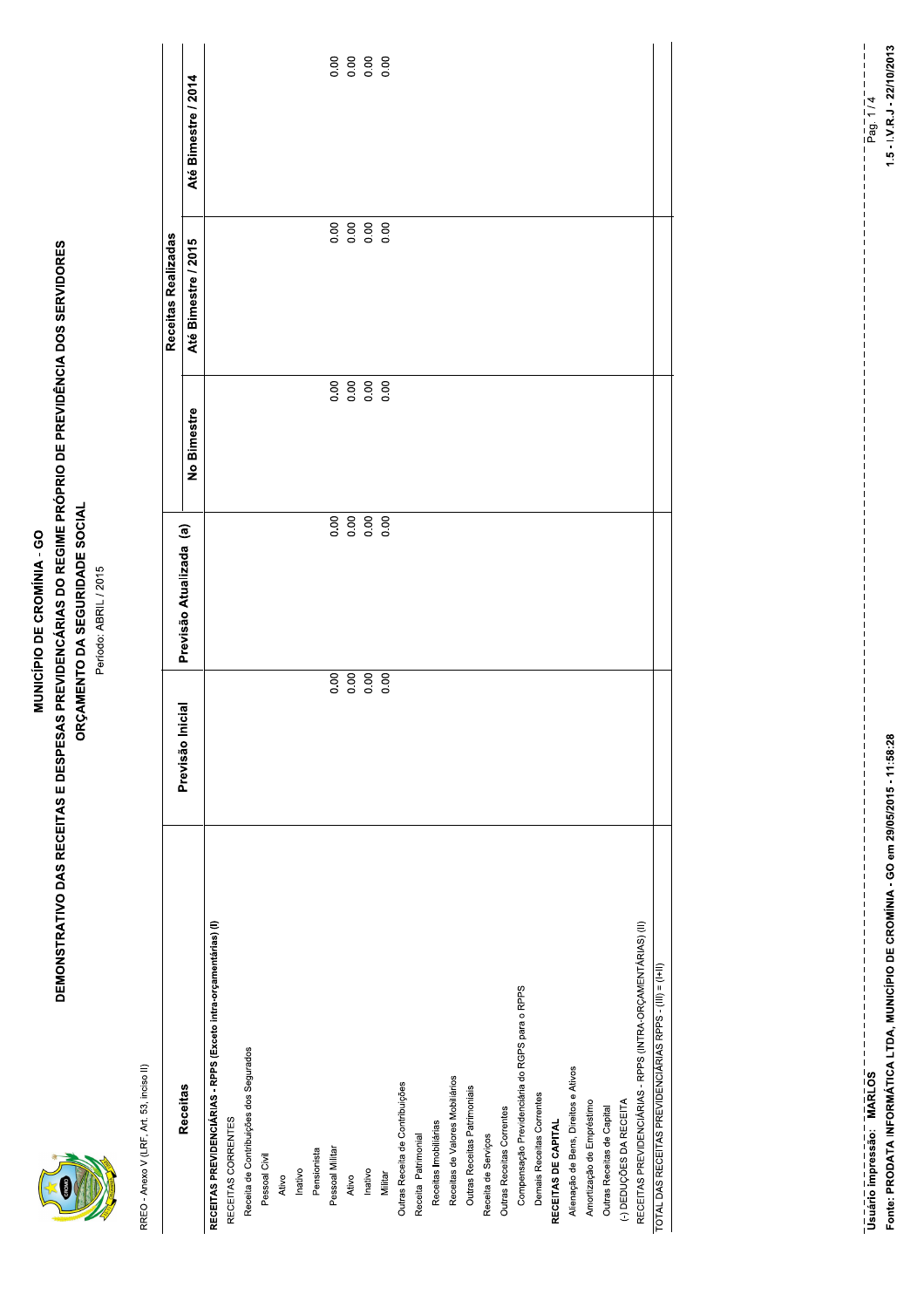#### MUNICÍPIO DE CROMÍNIA - GO

# **DEMONSTRATIVO DAS RECEITAS E DESPESAS PREVIDENCÁRIAS DO REGIME PRÓPRIO DE PREVIDÊNCIA DOS SERVIDORES** ORÇAMENTO DA SEGURIDADE SOCIAL

Período: ABRIL / 2015

|                                                                   |                                  |                       |                     | Liquidado              |                          |
|-------------------------------------------------------------------|----------------------------------|-----------------------|---------------------|------------------------|--------------------------|
| Despesas                                                          | <b>DOTAÇÃO</b><br><b>INICIAL</b> | DOTAÇÃO<br>ATUALIZADA | No Bimestre         | Até Bimestre /<br>2015 | Até o Bimestre /<br>2014 |
| DESPESAS PREVIDENCIÁRIAS - RPPS (EXCETO INTRA-ORÇAMENTÁRIAS) (IV) |                                  |                       |                     |                        |                          |
| <b>ADMINISTRACAO</b>                                              |                                  |                       |                     |                        |                          |
| Despesas Correntes                                                |                                  |                       |                     |                        |                          |
| Despesas de Capital                                               |                                  |                       |                     |                        |                          |
| PREVIDÊNCIA                                                       |                                  |                       |                     |                        |                          |
| Pessoal Civil                                                     |                                  |                       |                     |                        |                          |
| Aposentadorias                                                    |                                  |                       |                     |                        |                          |
| Pensões                                                           |                                  |                       |                     |                        |                          |
| Outros Benefícios Previdenciários                                 |                                  |                       |                     |                        |                          |
| Pessoal Militar                                                   |                                  | 0,00                  | 0,00                |                        | 0,00                     |
| Aposentadorias                                                    |                                  | 0,00                  |                     |                        |                          |
| Pensões                                                           |                                  | 0,00                  | 0,00<br>0,00<br>0,0 |                        | 0,00<br>0,00             |
| Outros Benefícios Previdenciários                                 |                                  | 0,00                  |                     |                        |                          |
| Outras Despesas Previdenciárias                                   |                                  |                       |                     |                        |                          |
| Compensação Previdenciária do RPPS para o RGPS                    |                                  |                       |                     |                        |                          |
| Demais Despesas Previcenciárias                                   |                                  |                       |                     |                        |                          |
| DESPESAS PREVIDENCIÁRIAS - RPPS (INTRA-ORÇAMENTÁRIAS) (V)         |                                  |                       |                     |                        |                          |
| TOTAL DAS DESPESAS PREVIDENCIÁRIAS RPPS (VI) = (IV + V)           |                                  |                       |                     |                        |                          |
|                                                                   |                                  |                       |                     |                        |                          |
| Reservas Orçamentárias                                            |                                  |                       |                     |                        |                          |
|                                                                   |                                  |                       |                     |                        |                          |
| RESULTADO PREVIDENCIÁRIO (VII) = (III - VI)                       |                                  |                       |                     |                        |                          |

Fonte: PRODATA INFORMÁTICA LTDA, MUNICÍPIO DE CROMÍNIA - GO em 29/05/2015 - 11:58:28 

 $1.5 - I.V.R.J - 22/10/2013$  $=$   $\frac{1}{2}$  $\frac{1}{2}$  $\frac{1}{4}$  $\frac{1}{4}$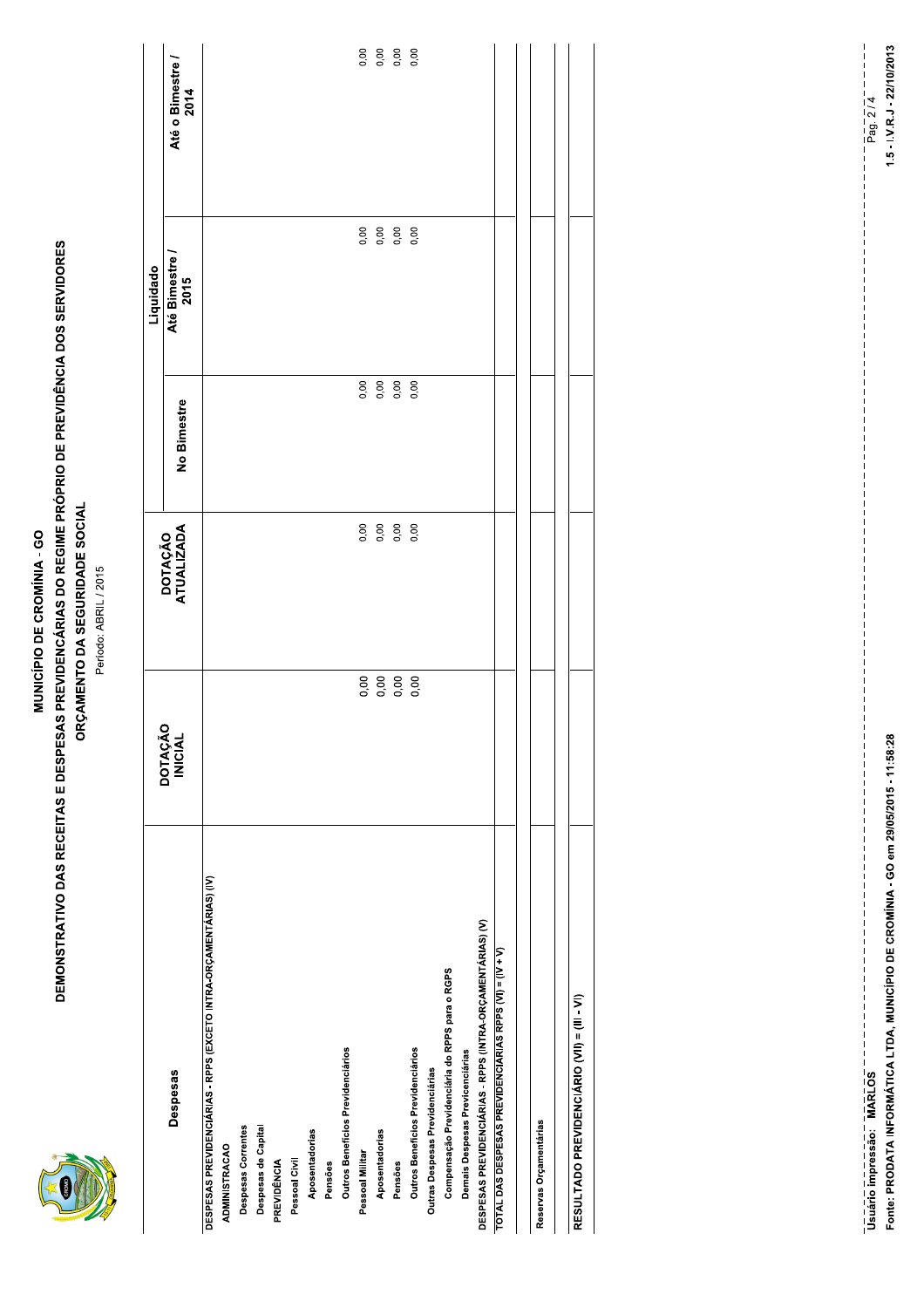|--|

#### MUNICÍPIO DE CROMÍNIA - GO

# **DEMONSTRATIVO DAS RECEITAS E DESPESAS PREVIDENCÁRIAS DO REGIME PRÓPRIO DE PREVIDÊNCIA DOS SERVIDORES** ORÇAMENTO DA SEGURIDADE SOCIAL

Período: ABRIL / 2015

|                                                                                   | PREVISÃO            |                         |             | RECEITAS REALIZADAS       |                          |
|-----------------------------------------------------------------------------------|---------------------|-------------------------|-------------|---------------------------|--------------------------|
| APORTES DE RECURSOS PARA O REGIME PRÓPRIO DE PREVIDÊNCIA DO SERVIDOR              | <b>INICIAL</b>      | ATUALIZADA<br>PREVISÃO  | No Bimestre | Até Bimestre<br>2015      | Até o Bimestre /<br>2014 |
| TOTAL DOS APORTES PARA O RPPS                                                     | 0,00                | 0,00                    | 0,00        | 0,00                      | 0,00                     |
| Plano Financeiro                                                                  | 0,00                | 0,00                    | 0,00        | 0,00                      | 0,00                     |
| Recursos para Cobertura de Insuficiência Financeira                               | 0,00                | 0,00                    | 0,00        | 0,00                      | 0,00                     |
| Recursos para Formação de Reserva                                                 | 0,00                | 0,00                    | 0,00        | 0,00                      | 0,00                     |
| Outros Aportes para o RPPS                                                        | 0,00                | 0,00                    | 0,00        | 0,00                      | 0,00                     |
| Plano Previenciário                                                               | 0,00                | 0,00                    | 0,00        | 0,00                      | 0,00                     |
| Recursos para Cobertura de Déficit Financeiro                                     | 0,00                | 0,00                    | 0,00        | 0,00                      | 0,00                     |
| Recursos para Cobertura de Déficit Autarial                                       | 0,00                | 0,00                    | 0,00        | 0,00                      | 0,00                     |
| Outros Aportes para o RPPS                                                        | 0,00                | 0,00                    | 0,00        | 0,00                      | 0,00                     |
| RESERVA ORÇAMENTÁRIA DO RPPS                                                      |                     |                         |             |                           | PREVISÃO ORÇAMENTÁRIA    |
| <b>VALOR</b>                                                                      |                     |                         |             |                           |                          |
|                                                                                   |                     |                         |             | <b>PERIODO REFERÊNCIA</b> |                          |
| Bens e Direitos Do RPPS                                                           | Mês Anterior        |                         |             | Exercício / 2015          | Exercício / 2014         |
| BANCOS CONTA MOVIMENTO<br>OUTROS BENS E DIREITOS<br><b>INVESTIMENTOS</b><br>CAIXA |                     |                         |             |                           |                          |
|                                                                                   |                     |                         |             | Receitas Realizadas       |                          |
| Receitas Intra-Orçamentárias - RPPS                                               | Inicial<br>Previsão | Previsão Atualizada (a) | مشممتها ما  | Atá Dimactea / 2015       | ۱۹۵۸ میلم ۱ میلاد (۱۸۴۸  |
|                                                                                   |                     |                         |             |                           |                          |

Fonte: PRODATA INFORMÁTICA LTDA, MUNICÍPIO DE CROMÍNIA - GO em 29/05/2015 - 11:58:28 

Até Bimestre / 2014

Até Bimestre / 2015

No Bimestre